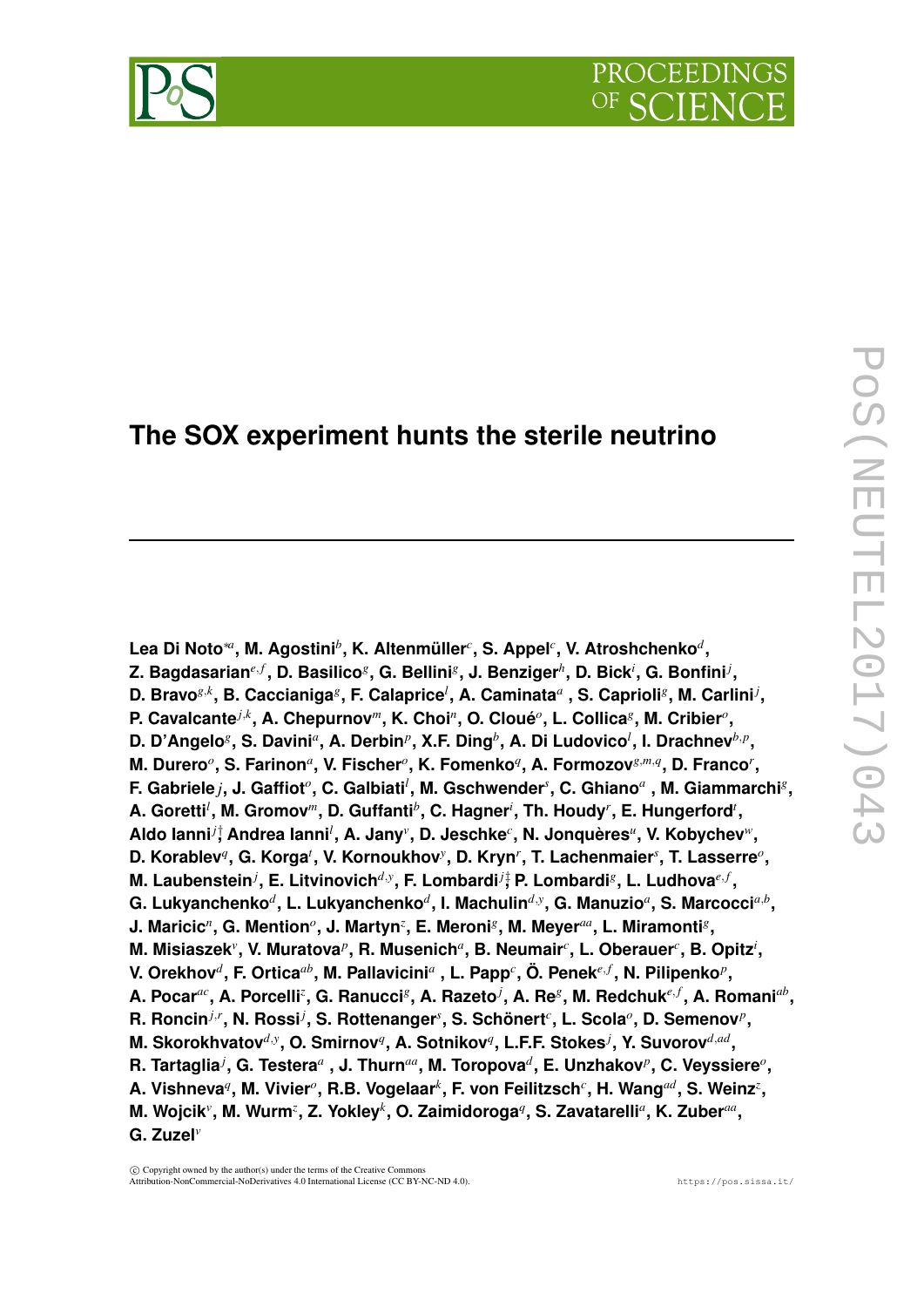- *<sup>a</sup> Dipartimento di Fisica, Universitá degli Studi e INFN, Genova 16146, Italy*
- *<sup>b</sup> Gran Sasso Science Institute (INFN), 67100 L'Aquila, Italy*
- *<sup>c</sup> Physik-Department and Excellence Cluster Universe, Technische Universität München, 85748 Garching, Germany*
- *<sup>d</sup> National Research Centre Kurchatov Institute, 123182 Moscow, Russia*
- *e IKP-2 Forschungzentrum Jülich, 52428 Jülich, Germany*
- *<sup>f</sup> RWTH Aachen University, 52062 Aachen, Germany*
- *<sup>g</sup> Dipartimento di Fisica, Universitá degli Studi e INFN, 20133 Milano, Italy*
- *<sup>h</sup> Chemical Engineering Department, Princeton University, Princeton, NJ 08544, USA*
- *i Institut für Experimentalphysik, Universität, 22761 Hamburg, Germany*
- *j INFN Laboratori Nazionali del Gran Sasso, 67010 Assergi (AQ), Italy*
- *<sup>k</sup> Physics Department, Virginia Polytechnic Institute and State University, Blacksburg, VA 24061, USA*
- *<sup>l</sup> Physics Department, Princeton University, Princeton, NJ 08544, USA*
- *<sup>m</sup> Lomonosov Moscow State University Skobeltsyn Institute of Nuclear Physics, 119234 Moscow, Russia*
- *<sup>n</sup>Department of Physics and Astronomy, University of Hawaii, Honolulu, HI 96822, USA*
- *<sup>o</sup> Commisariat à l'Énergie Atomique et aux Énergies Alternatives, Centre de Saclay, IRFU, 91191 Gif-sur-Yvette, France*
- *<sup>p</sup> St. Petersburg Nuclear Physics Institute NRC Kurchatov Institute, 188350 Gatchina, Russia*
- *q Joint Institute for Nuclear Research, 141980 Dubna, Russia*
- *<sup>r</sup> AstroParticule et Cosmologie, Université Paris Diderot, CNRS/IN2P3, CEA/IRFU, Observatoire de Paris, Sorbonne Paris Cité, 75205 Paris Cedex 13, France*
- *<sup>s</sup> Kepler Center for Astro and Particle Physics, Universität Tübingen, 72076 Tübingen, Germany*
- *<sup>t</sup> Department of Physics, University of Houston, Houston, TX 77204, USA*
- *<sup>u</sup> Commisariat à l'Énergie Atomique et aux Énergies Alternatives, Centre de Saclay, DEN/DM2S/SEMT/BCCR, 91191 Gif-sur-Yvette, France*
- *<sup>v</sup> M. Smoluchowski Institute of Physics, Jagiellonian University, 30059 Krakow, Poland*
- *<sup>w</sup> Kiev Institute for Nuclear Research, 03680 Kiev, Ukraine*
- *x Institute for Theoretical and Experimental Physics, 117218 Moscow, Russia*
- *<sup>y</sup> National Research Nuclear University MEPhI (Moscow Engineering Physics Institute), 115409 Moscow, Russia*
- *z Institute of Physics and Excellence Cluster PRISMA, Johannes Gutenberg-Universität Mainz, 55099 Mainz, Germany*
- *aa Department of Physics, Technische Universität Dresden, 01062 Dresden, Germany National Research Nuclear University MEPhI (Moscow Engineering Physics Institute), 115409 Moscow, Russia*
- *ab Dipartimento di Chimica, Biologia e Biotecnologie, Universitá e INFN, 06123 Perugia, Italy*
- *ac Amherst Center for Fundamental Interactions and Physics Department, University of Massachusetts, Amherst, MA 01003, USA*
- *ad Physics and Astronomy Department, University of California Los Angeles (UCLA), Los Angeles, California 90095, USA*

*Email:* [lea.dinoto@ge.infn.it](mailto:lea.dinoto@ge.infn.it)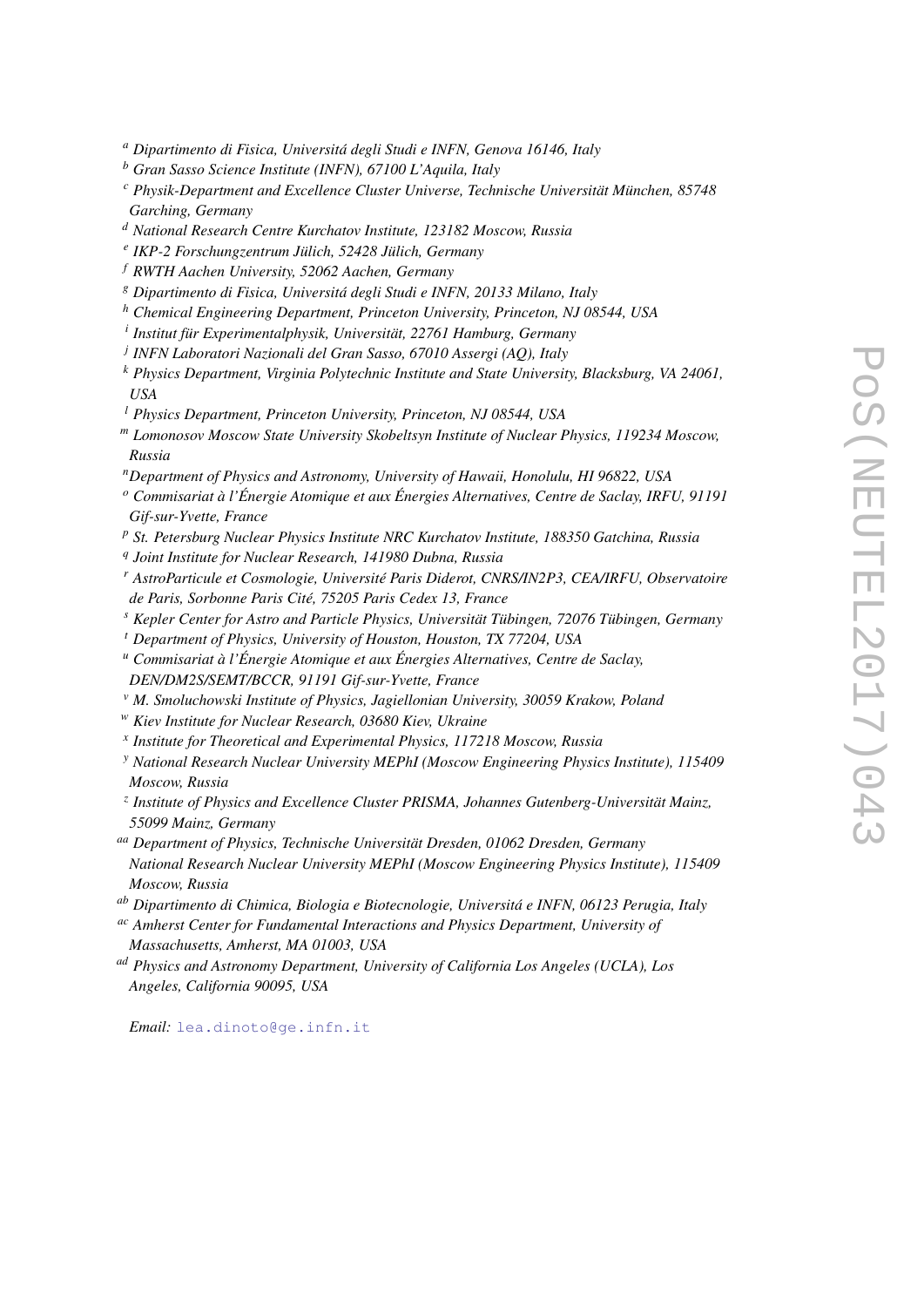The SOX (Short distance neutrino Oscillations with BoreXino) experiment aims to perform a resolutive measurement for testing the longstanding hypotesis of a sterile neutrino in the  $eV^2$  mass scale. A very intense and well calibrated <sup>144</sup>*Ce* −<sup>144</sup> *Pr* antineutrino source will be placed under the large size and very low background Borexino detector at Laboratori Nazionali del Gran Sasso in Italy. Borexino demonstrated a such energy and position resolution that the disappearance experiment can be performed and the short distance oscillations might be directly observed. In this paper an overview of the key elements of the experiment is given and the expected sensitivity to determine the sterile neutrino mass is shown.

*XVII International Workshop on Neutrino Telescopes 13-17 March 2017 Venezia, Italy*

<sup>∗</sup>Speaker.

<sup>†</sup>Also at: Laboratorio Subterráneo de Canfranc, Paseo de los Ayerbe S/N, 22880 Canfranc Estacion Huesca, Spain

<sup>‡</sup>Present address: Physics Department, University of California, San Diego, CA 92093, USA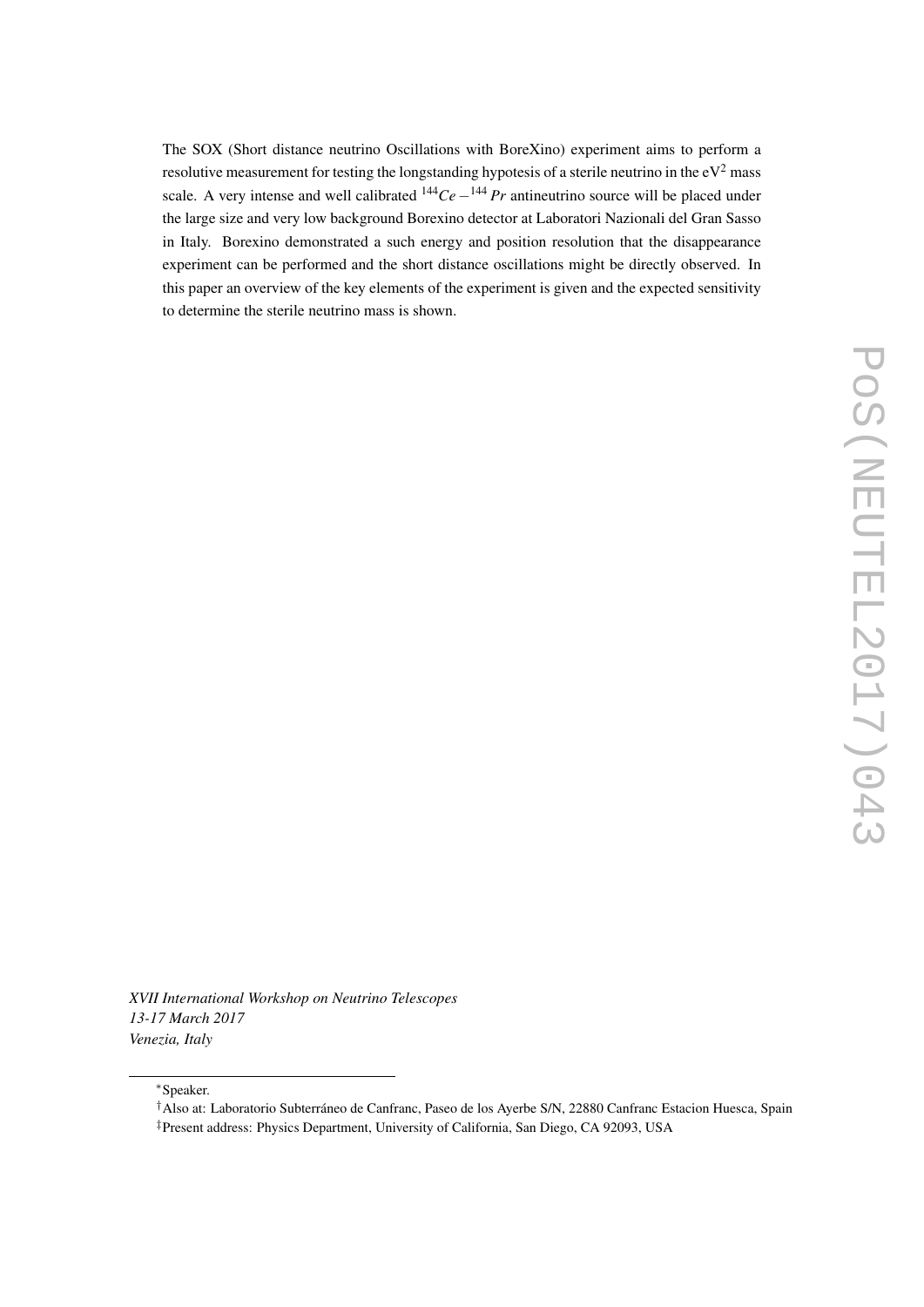# 1. Introduction

Despite the standard three-flavour neutrino oscillation framework, in which the squared mass differences between the mass states are well under  $0.01 \text{ eV}^2$ , explains many experimental results mostly reported by solar [\[1,](#page-8-0) [2,](#page-8-0) [3](#page-8-0)] and atmospheric [\[4\]](#page-8-0) neutrino experiments, a new type of neutrino was suggested by a small subset of data and its existence is not yet clarified. In fact some anomalous results have been reported in LSND [\[5\]](#page-8-0) and MiniBooNE [[6](#page-8-0)] experiments, where electron antineutrinos/neutrinos were found in a pure muon antineutrino/neutrino beam as well as in radioactive source experiments as GALLEX [[7](#page-8-0)] and SAGE [\[8\]](#page-8-0) that have evidenced a small deficit of neutrinos coming from  $51Cr$  and  $37Ar$  sources, respectively. In addition event rates measured by many reactor experiments at short distances demonstrated the disappearance of  $\bar{v}_e$  [[9](#page-8-0)], even if the evaluation of the reactor antineutrino fluxes is nowadays under discussion [\[10](#page-8-0)].

The combined analysis of all the anomalies [[11,](#page-8-0) [12\]](#page-8-0), evidence that the data can be explained by introducing one or two additional sterile neutrinos that mixe with the three active neutrinos, calling for physics beyond the Standard Model. The global fit performed on the experimental results [\[13](#page-9-0)] suggests that the new mixing parameters are in the  $\Delta m_{new}^2 \sim 0.1 - 1 \text{ eV}^2$  and  $sin^2(2\theta_{new}) \sim 0.1$ region, implying that short distance oscillations with length less than 10 m, if the neutrino energy is in the 1-10 MeV region, has to be investigated in order to clarify the sterile neutrino existence.

In general the short distance neutrino oscillation can be directly detected by means of neutrino/antineutrino beams coming from accelerators [[14](#page-9-0), [15](#page-9-0)] or reactors [\[16](#page-9-0)] or by producing artificial sources. More recent experimental results from reactor experiments [\[16](#page-9-0)] or from indirect measurements [\[17](#page-9-0)] have reduced the allowed parameter space for a single sterile neutrino, but the direct measurement in the  $\Delta m_{new}^2 = 0.1 - 1$  eV<sup>2</sup> range have been not yet performed and this is the goal of the SOX experiment [[18\]](#page-9-0).

By exploiting the Borexino detector at Laboratori Nazionali del Gran Sasso and a very intense <sup>144</sup>*Ce* −<sup>144</sup> *Pr* artificial antineutrino source a conclusive measurement may probe the reactor and gallium anomalies in a clear way, either confirming or discarding the sterile neutrino hypotesis and the short distance neutrino oscillations.

Borexino is a large scale detector, unique in the world in term of radiopurity and thanks to a small pit, built at the construction time and located at 8.35 m from the center of the detector sphere, where the source can be deployed, the allowed parameter region suggested by the anomalies can be investigate and the short distance oscillations in the sterile neutrino might be directly observed. The sensitivity of the measurement is based either on the detector performances, as the position and the energy resolution, or on the source properties knowledge, as the activity and the antineutrino energy spectrum and both have to be known with a very high precision.

In the following a detailed description of the detector and of the source will be reported and the activity measurement necessary for achieving the required sensitivity will be described. Finally the expected sensitivity plot in the  $\Delta m^2$ -  $sin^2(2\theta)$  parameters space will be shown.

# 2. The source

A <sup>144</sup>*Ce*−<sup>144</sup> *Pr* source of about 120 kCi activity is now in production at the Russian company "Federal State Unitary Enterprise Mayak Production Association".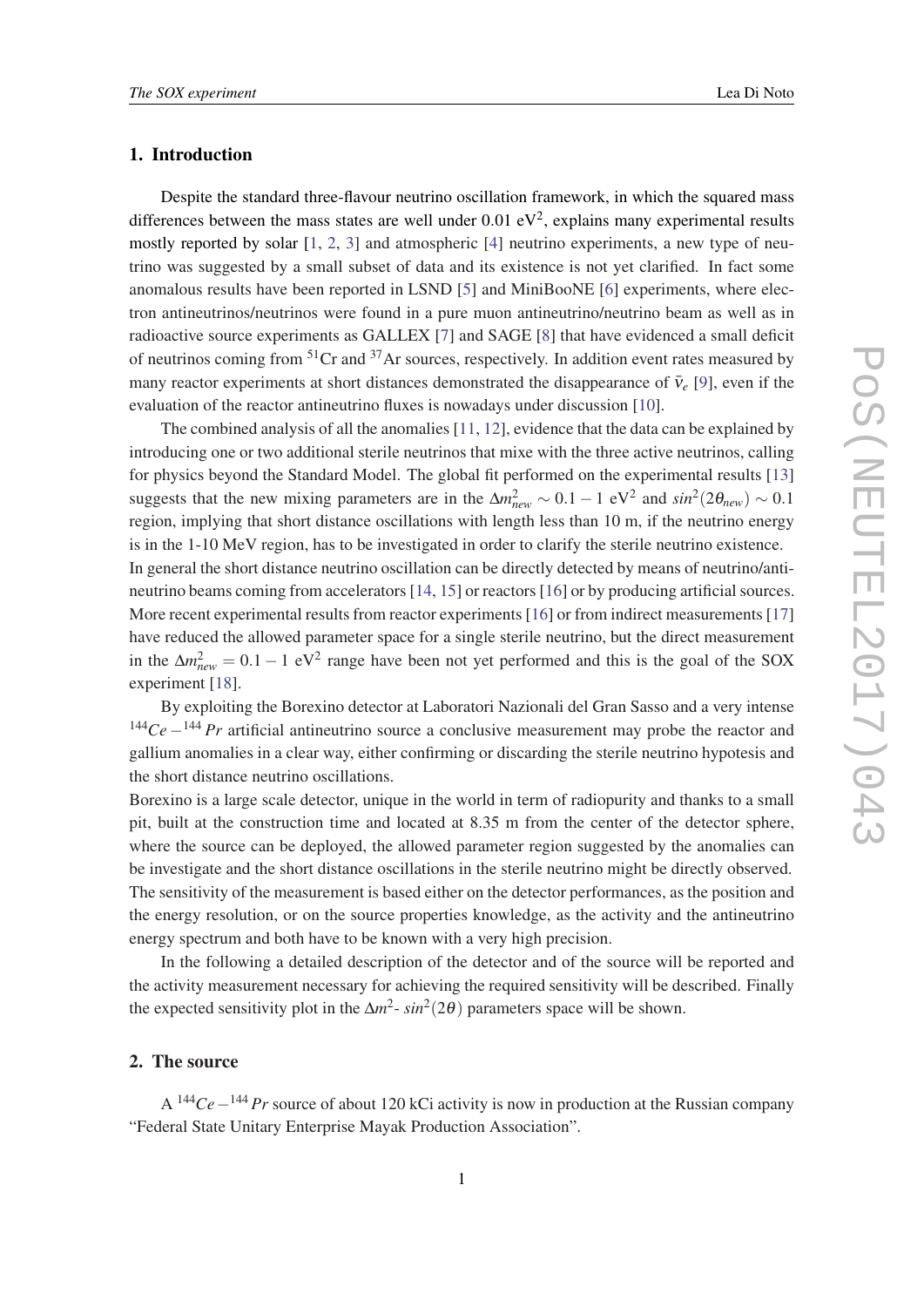Through a long process of extraction, separation and purification from spent nuclear fuel, few kilograms of  $CeO<sub>2</sub>$  powder containing a few tens of grams of  $144Ce$  (enough for the final source activity) are pressed up to a density of 3-5 *g*/*cm*<sup>3</sup> and inserted in a double wall stainless steel capsule. Then the capsule is placed in a cylindrical high density (95% tungsten, density  $> 18g/cm^3$ ) biological shield, whose thick (minimum 19 mm) guarantees a  $10^{12}$  attenuation factor for the gammas of 2.185 MeV emitted by the <sup>144</sup>*Pr* decay with 0.7% branching ratio. The shield is finally closed with an helicoflex gasket and then transported by ship and truck from Russia to Italy in about one month.

The radioactive purity requirements of the source have been fixed in term of maximum gamma emitter activity that has to be less than 10−<sup>3</sup> Bq/Bq with respect to <sup>144</sup>*Ce* activity and in term of the <sup>244</sup>*Cm* activity (for neutron background) that has to be less than 10−<sup>5</sup> Bq/Bq with respect to <sup>144</sup>*Ce*. In addition a limit is put on the activity of several nuclides that will be measured by the Russian company by alpha and gamma spectroscopy or by (ICP-MS) mass spectroscopy before the delivery and also on the ratio between the power released by the impurities, that has to be lower than  $10^{-3}$ W/W respect with that released by the Cerium.

The contract with the Russian company was signed at the end of 2016 and the source will be delivered at St. Petersburg by 31th March 2018.

The <sup>144</sup>Ce –<sup>144</sup> Pr pair is well suitable for SOX [\[19](#page-9-0)] since the *Ce* lifetime  $\tau_{Ce} = 411$  days is long enough for the transportation and the data taking and the antineutrinos emitted by the <sup>144</sup>*Pr* beta-decay (with short lifetime  $\tau_{Pr} = 24.94$  min), have an end-point energy of 3 MeV, higher the Borexino threshold of 1.8 MeV (see section 3).

For the final sensitivity, not only the activity of the source has to be measured with high accuracy (better than 1%), but also the  $^{144}Ce$  and  $^{144}Pr$  beta spectra have to be known, since both present non-unique forbidden transitions, for which the spectral shape theoretical predictions are uncertain at the few % level and past beta spectrum measurements show discrepancies at 10% level. Regarding the activity measurement, two different calorimeters have been built and calibrated (see section [5\)](#page-6-0) in order to characterize the source just before the insertion in the tunnel, while for beta spectrum shape, new measurements for achieving about 3% uncertainties are planned inside the collaboration, by developing dedicated apparatuses or by using the PERKEO spectrometer installed in Munich [[20\]](#page-9-0).

### 3. The detector

The ultra low background Borexino detector [\[21](#page-9-0)], located deep underground under a 3800 meter water equivalent was mainly designed for the observation and study of solar [[22\]](#page-9-0) and geo neutrinos [\[23](#page-9-0)]. A schematic layout is shown in Figure [1.](#page-5-0) The core of the detector is formed by 278 tons of ultra pure organic liquid scintillator contained in a transparent nylon spherical vessel (R=4.25 m), surrounded by 2122 photomultipliers installed on a bigger stainless steel sphere of 6.85 m radius. A non-scintillating and transparent liquid fills the  $1300 \text{ m}^3$  space between the inner vessel and the stainless steel sphere, acting as shield against the external background. The stainless steel sphere is contained in a cylindrical tank filled with ultra-pure water, acting as a muon veto, thanks to 208 PMTs that detect the Cherenkov light of muon and as a passive shield against external gammas and neutrons, at a same time. During the installation special techniques were adopted for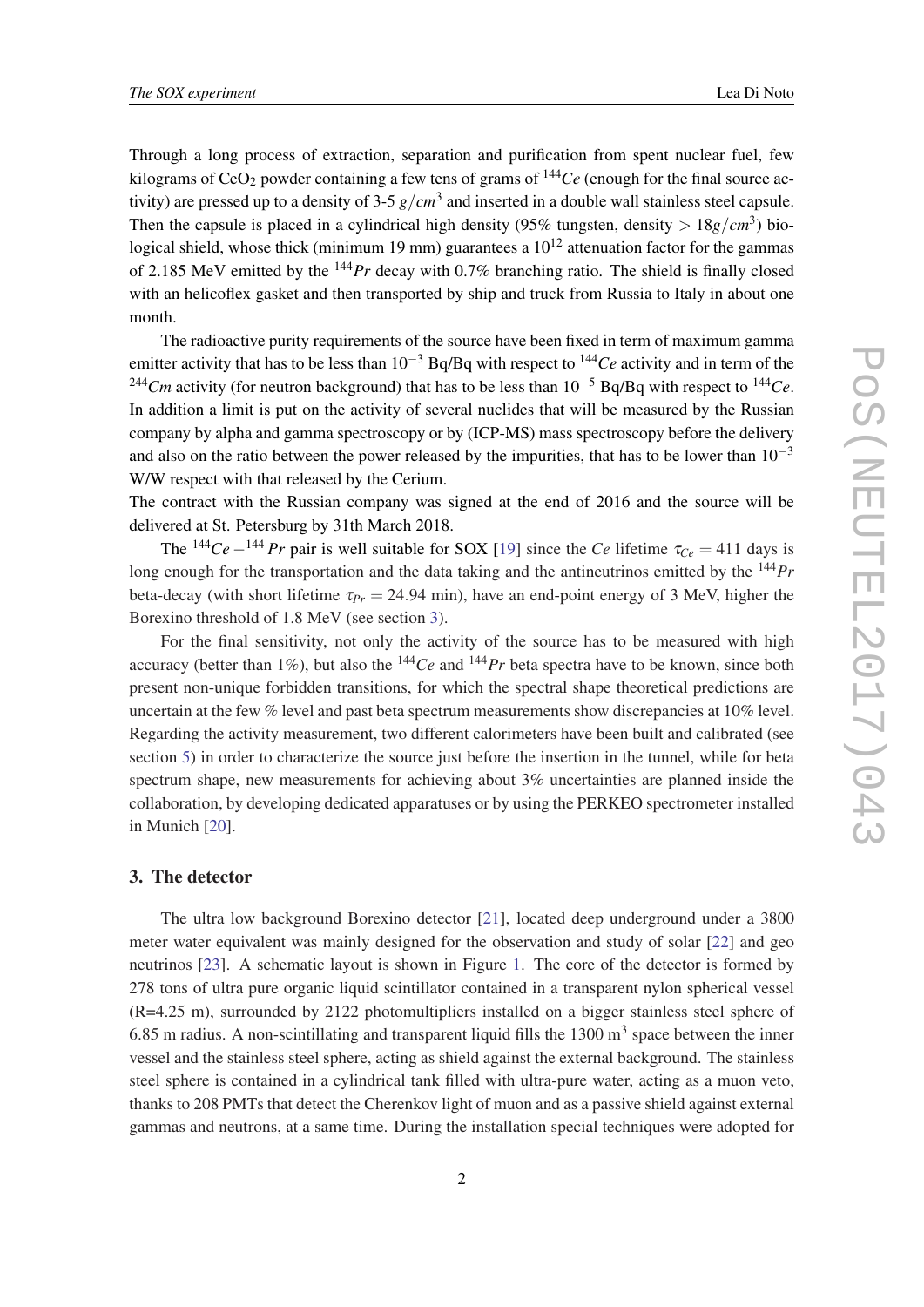<span id="page-5-0"></span>

Figure 1: Borexino detector layout

the cleanness of each component [\[24](#page-9-0)], in such a way that Borexino reached an unprecedented level of radiopurity that results in an extremely low background allowing precise measurement of the solar neutrino fluxes [[22\]](#page-9-0) as well as of the geo-antineutrinos fluxes [\[25](#page-9-0)].

Borexino can detect antineutrinos thanks to the inverse beta-decay process (whose threshold is 1.8 MeV) that produces coincidence events between the prompt positron annihilations and the 2.2 MeV gamma emitted after the delayed neutron capture on protons. Due to the high activity of the source compared with the geoneutrino or reactor antineutrino fluxes (10 events/year), the data are almost background free and a statistic of  $10^4$  events is expected in 1.5 year of data taking.

Borexino demonstrated a spatial resolution on the vertex reconstruction of about 12 cm and an energy resolution of about 3.5% for antineutrino of 2 MeV [\[3,](#page-8-0) [25](#page-9-0)]. However a new calibration campaign with neutrons, positron and gamma radioactive sources is scheduled before the SOX data taking, in order to confirm or possibly improve the spatial and energy resolution.

### 4. Sterile neutrino signal

The sterile neutrino evidence might emerge as deficit in the observed antineutrino rate ("disappearance technique") or as direct observation of the oscillation pattern ("waves"). In the first method the number of the observed antineutrino inside a fiducial volume has to be compared with the expected one and a deviation or deficit from 1/*r* <sup>2</sup> behavior can be interpreted as an oscillation in the sterile neutrino. In this case the sensitivity to the sterile neutrino mostly depends on the source activity accuracy, on the beta spectrum knowledge and on the fiducial volume estimation accuracy (see section [6\)](#page-7-0). On the other hands there is the possibility that the waves might be directly observed in the L/E scale [[26\]](#page-9-0) and that the oscillation parameters  $\Delta m_{new}^2$  and  $sin^2(2\theta_{new})$  could be extracted independently, giving a clear confirmation of the sterile neutrino hypotesis. In this latter case the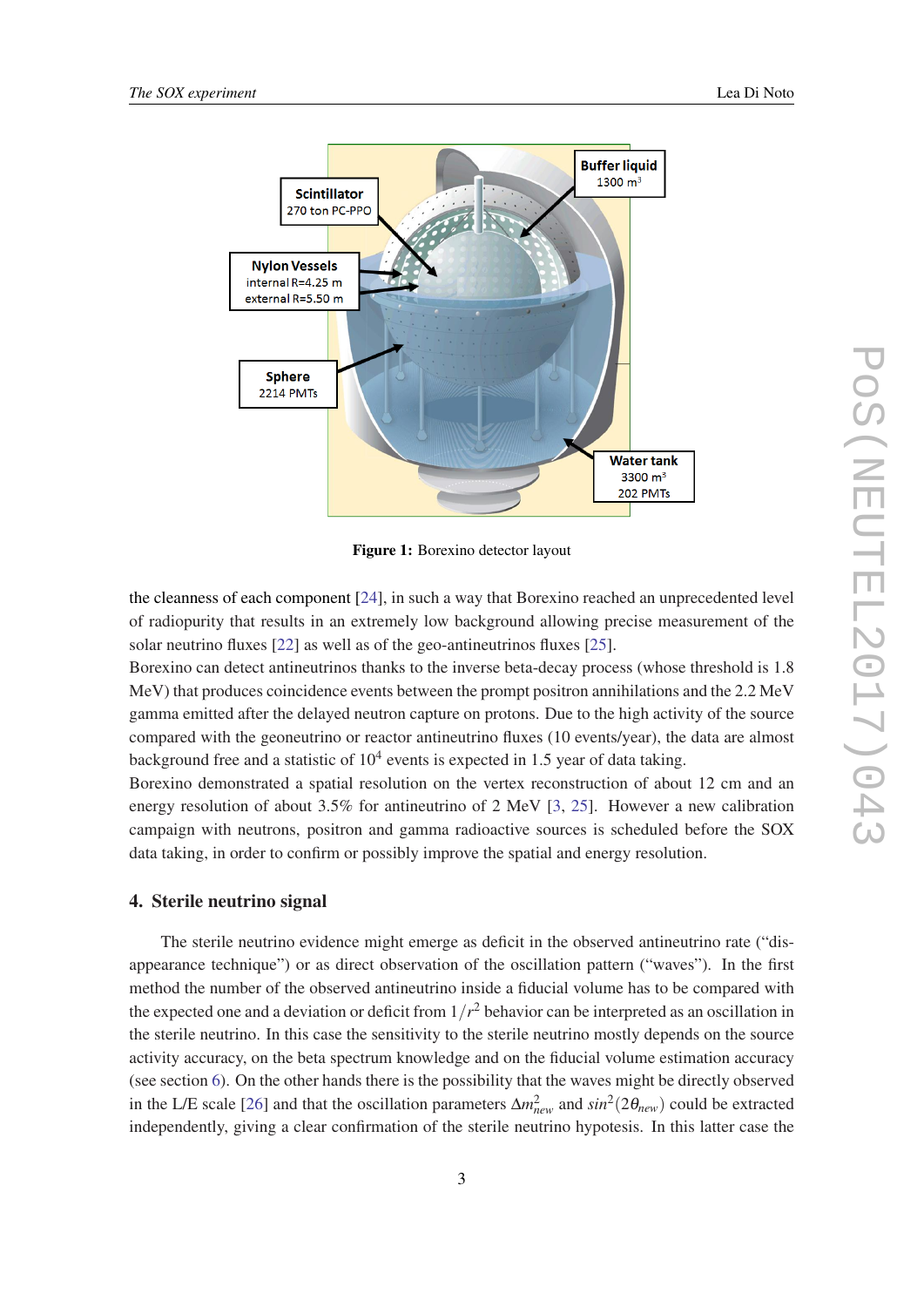<span id="page-6-0"></span>sensitivity to the wave detection is mainly related to the vertex reconstruction accuracy and to the detector energy resolution.

#### 5. The calorimetric measurements

Since the disappearance technique is based on the knowledge of the <sup>144</sup>*Ce* activity, a precise measurement will be performed just before the source insertion under the Borexino tunnel by means of two high precision calorimeters appositely developed and calibrated by the CEA and the INFN-TUM group within the SOX collaboration. Both the apparatus are conceived to extract the activity by measuring the power released in the shield and absorbed by a water flow and differently from the CEA calorimeter, where the water is in contact with the tungsten alloy shield, in the INFN-TUM calorimeter the water flows inside a pipe brazed on a copper heat exchanger, in contact with the tungsten alloy shield. In both the systems, if the heat losses can be neglected, the power *P* is achieved by measuring with high accuracy the mass flow *in* and the temperatures  $T_{out}$  and  $T_{in}$  of the water outgoing and entering in the system, according to the relation:

$$
P = \dot{m} \left[ h(T_{out}, p) - h(T_{in}, p) \right] \tag{5.1}
$$

where  $h(T, p)$  is the enthalpy of the water, which depends on the temperature and the average pressure inside the water line. Since the enthalpy function is tabulated by the International Association for the Properties of Water and Steam [[27\]](#page-9-0) and since the dependency on the pressure is really low, the pressure measurement can be performed at few percent level without any relevant influence on the final measured power. In both the apparatus the heat losses are minimized by using suspension system for reducing conduction, a shield of multilayer superinsulator materials to limit the radiative losses and a vacuum vessel working at a pressure less than  $10^{-4}$  mbar to prevent any convection effect. Since the final accuracy can be affected not only by the statistical uncertainty given by the massflow and temperature measurements accuracy, but mainly by the systematic uncertainties due to the heat losses, many calibrations measurements have been planned before the source arrival, by using electrical heaters in a copper cylinder (as a mockup source), placed inside the tungsten alloy shield. The construction of both the calorimeters have been already completed and the calibrations are almost finished.

Regarding the INFN-TUM calorimeter, the calibration results, performed by applying to the heaters a constant and well known power, demonstrated that, under optimized conditions, the losses are always less than 0.2% and compatible with zero since the final statistical uncertainties of 0.2% resulted. In Figure [2](#page-7-0) the measured power as a function of the time is shown, as acquired when a decaying power with the lifetime equal to the Cerium lifetime was set to the electrical heater. After an initial phase of around 2 days, necessary to the system to thermalize (that is present also when the power is set constant), the calorimetric measured value becomes close to the set value and after about 3 days its behavior follows the exponential function of the set power with the same time constant. In fact after the thermalization phase, the difference between the set and the measured power is found to be almost constant during the time and dependent not only on the heat losses (that would increase such difference), but mainly on the time necessary to the heat to be propagated from the inner source to the external copper jacket (that on the contrary decreases the difference itself).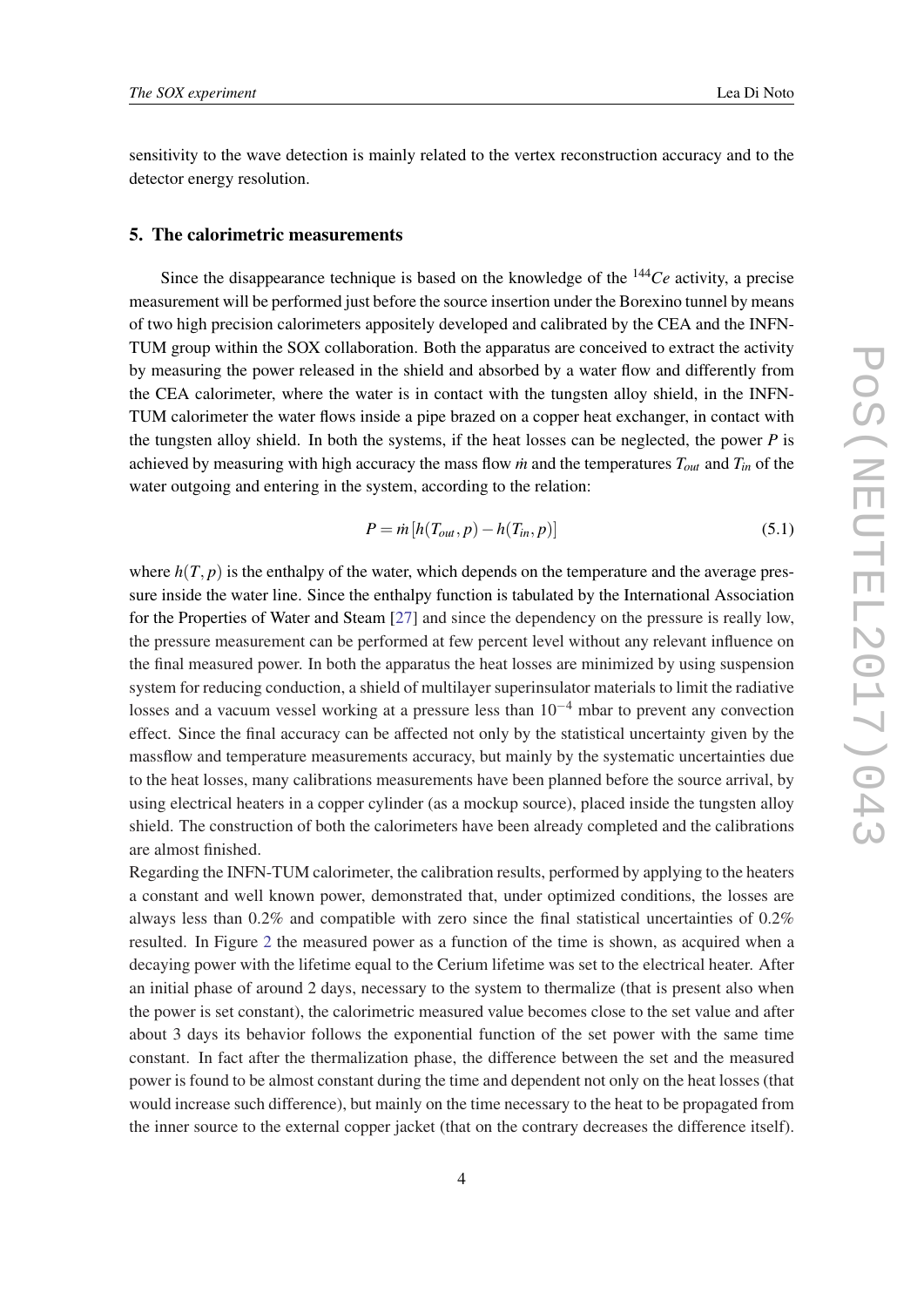<span id="page-7-0"></span>

Figure 2: The measured power (in red) and the power applied to the electrical heater (in black) are shown as a function of the time. The yellow line corresponds to an exponential fuction with  $\tau = \tau_{Ce}$ . The green line corresponds to the error band of 0.2% on the measured power.

However, since the Cerium lifetime is much bigger respect with this propagation time, the final difference between the set and the measured value after the 3 days of thermalization results inside the statistical error of 0.2% (see Figure 2), confirmating that the expected calorimetric measurement accuracy is about 0.2%.

#### 6. SOX sensitivity

The projected sensitivity of the SOX experiment at the 95% C.L in the framework of a single additional sterile neutrino (3+1 scenario), is shown on Figure [3](#page-8-0). A 1.5 year of data taking was considered and the bandwidth is related to a the maximum 150 kCi and minimum 100 kCi value of the source activity. The assumed precision on the calorimetric measurement was 1.5%, that is a very conservative number in comparison with the last calibration results obtained by the INFN-TUM calorimeter, while for the knowledge of the beta spectrum shape a value of 3% was considered. In the plot the contribution of the rate analysis and the shape analysis on the final sensitivity are shown and the evidenced region can be compared with the best fit region as resulted from the combined analysis of the antineutrino disappearance channel anomalies [\[13\]](#page-9-0). A wide area of the best fit region at 99% C.L. is covered by the SOX sensitivity and thanks to the rate analysis the region is further enlarged.

# 7. Conclusions

The SOX project, here described, is a promising experiment for clarify the sterile neutrino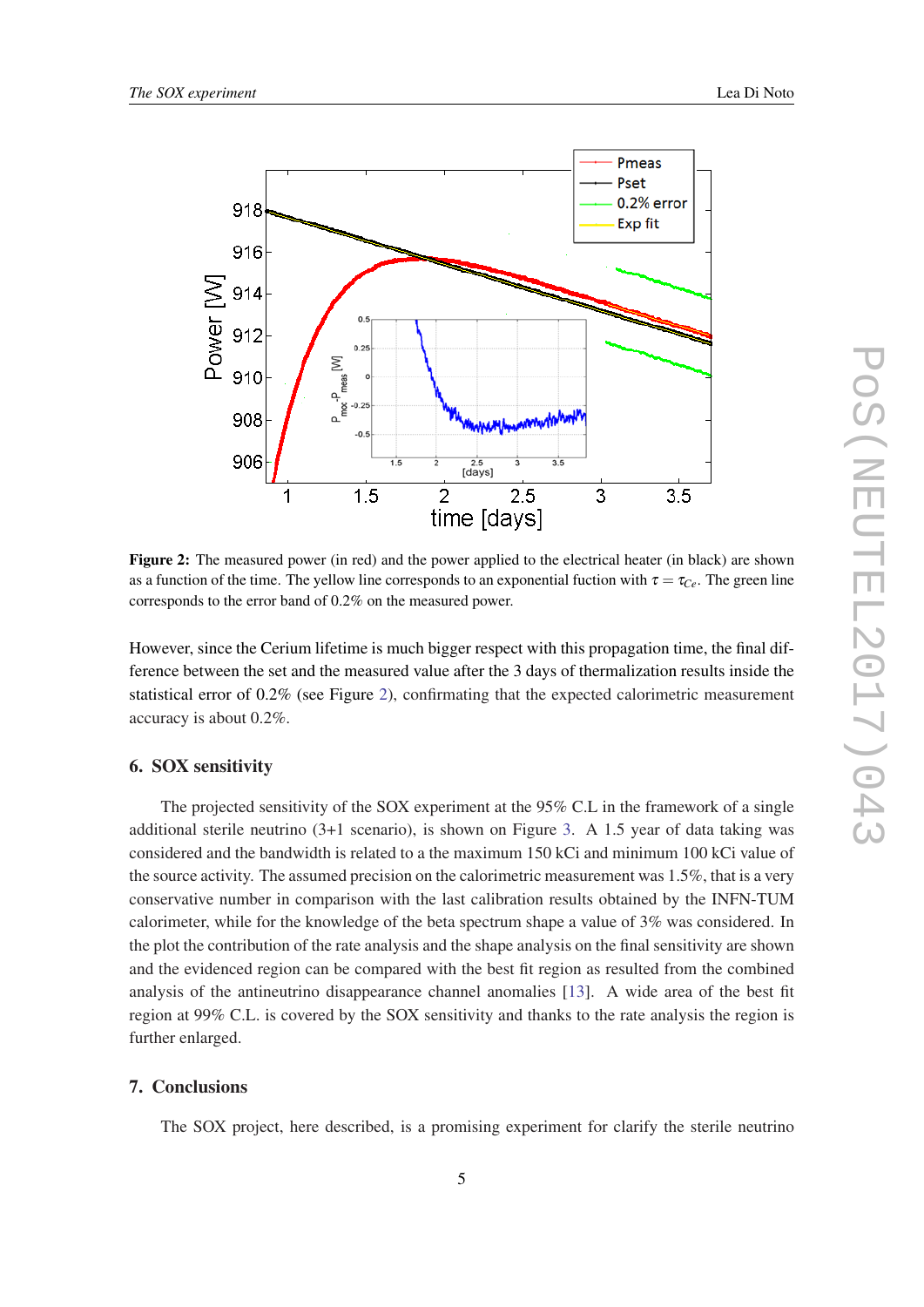<span id="page-8-0"></span>

Figure 3: Sensitivity at the 95% C.L. of the SOX experiment in the framework of a single additional sterile neutrino

puzzle in the ∆*m* <sup>2</sup> ∼ 0.1−1*eV*<sup>2</sup> range. A very intense artificial <sup>144</sup>*Ce*−<sup>144</sup> *Pr* source is now in production and the calorimetric apparatus for the precise activity measurements have been calibrated and are ready for the final measurement, foreseen in May 2018. The SOX experiment is now close to the data taking and the first physics results are expected in late 2018 or 2019.

# References

- [1] S. Fukuda et al. (Super-KamiokaNDE-I Collaboration) *Phys. Lett. B* 539 (2002) 179-187
- [2] Q. R. Ahmad et al. (SNO Collaboration), *Phys. Rev. Lett.* 89 (2002) 011301
- [3] G. Bellini et al. (Borexino Collaboration) *Phys. Rev. D* 89 (2014) 112007
- [4] Y. Fukuda et al. (Super-KamiokaNDE-I Collaboration) *Phys. Rev. Lett.* 81 (1998) 1562-1567
- [5] A. Aguilar et al. (LSND Collaboration), *Phys. Rev. D* 64 (2001) 112007
- [6] A. Aguilar et al. (MiniBooNe Collaboration), *Phys. Rev. Lett.* 110 (2013) 161801
- [7] W. Hampel et al. (Gallex Collaboration), *Phys. Lett. B* 420 (1998) 114-126
- [8] J. N. Abdurashitov et al. (SAGE Collaboration), *Phys. Lett. B* 328 (1994) 234-248
- [9] G. Mention, M. Fechner, Th. Lasserre et al., *Phys. Rev. D* 83 (2011) 073006
- [10] F.âÅL'P. An et al. (Daya Bay Collaboration) Phys. Rev. Lett. **118** (2017) 251801
- [11] J. Kopp et al, *JHEP* 1305 (2013) 050
- [12] C. Giunti and M. Laveder, *Mod. Phys. Lett. A* 22 (2007) 2499

PoS(NEUTEL2017)043

POS(NEUTEL2017)043